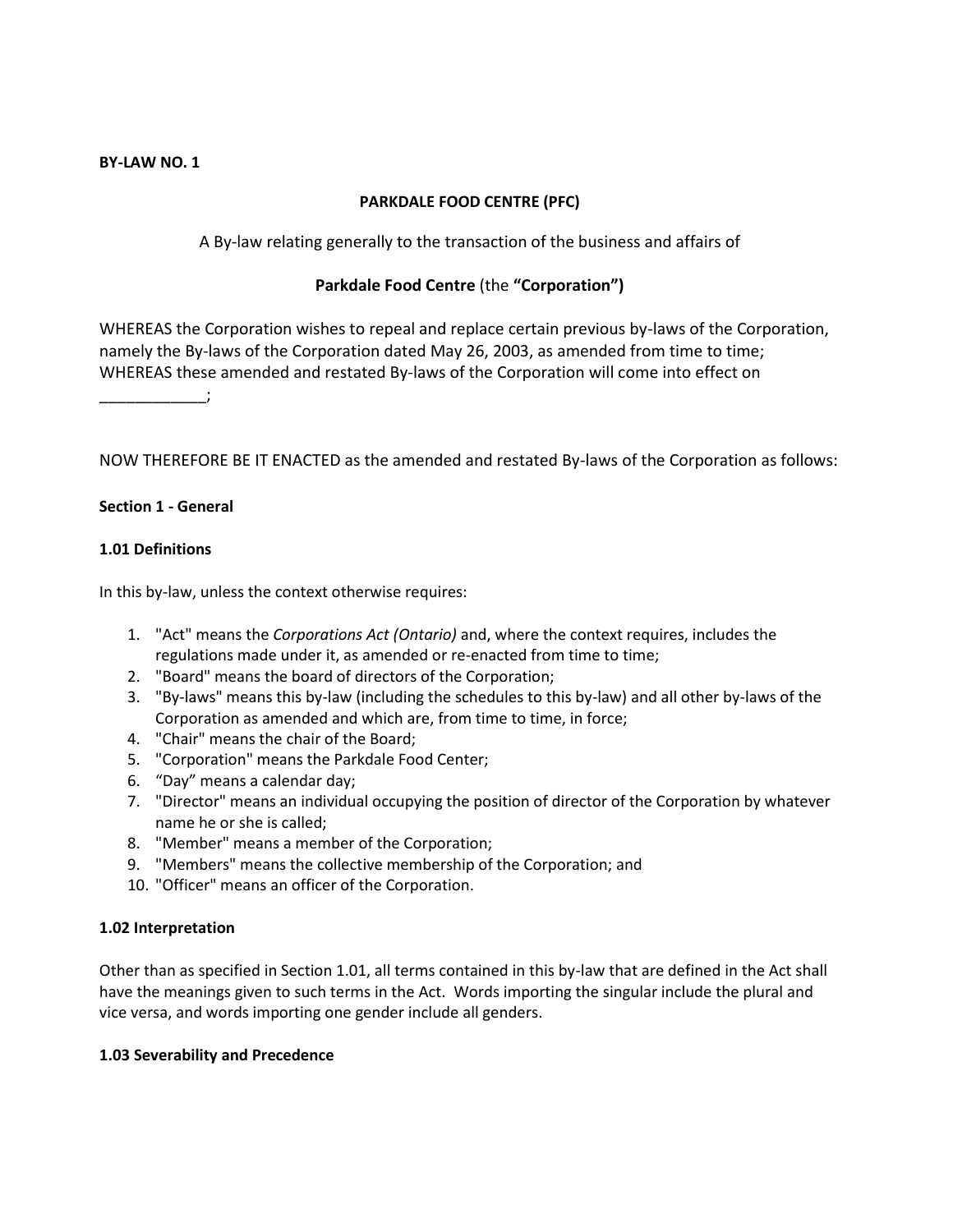The invalidity or unenforceability of any provision of this By-law shall not affect the validity or enforceability of the remaining provisions of this By-law. If any of the provisions contained in the By-laws are inconsistent with those contained in the Articles or the Act, the provisions contained in the Articles or the Act, as the case may be, shall prevail.

1.04 The seal of the Corporation shall be in the form determined by the Board.

# **1.05 Execution of Contracts**

Deeds, transfers, assignments, contracts, obligations and other instruments in writing requiring execution by the Corporation may be signed by any two Directors. In addition, the Board may from time to time direct the manner in which and the person by whom a particular document or type of document shall be executed. Any Director may certify a copy of any instrument, resolution, by-law or other document of the Corporation to be a true copy thereof.

# **1.06 Financial Year**

Until changed by the Board, the financial year of the Corporation shall end on the 31st<sup>h</sup> day of December in each year.

## **Section 2 - Directors**

## **2.01Duties of Directors**

The Board shall manage or supervise the management of the business and affairs of the Corporation. The Board shall be responsible oversee the direction and administration of the Corporation.

**2.02** There shall be a maximum of 15 and no fewer than 3 Directors on the Board of Directors.

## **2.03 Election and Term**

The Directors shall be elected by the Members at the Annual General Meeting or a special meeting called for the purpose of electing Directors. The term of office of the Directors (subject to the provisions, if any, of the articles) shall be from the date of the meeting at which they are elected or appointed for a two year term or until their successors are elected or appointed.

## **2.04 Vacancies**

The office of a Director shall be vacated immediately:

- 1. if the Director resigns office by written notice to the secretary, which resignation shall be effective at the time it is received by the secretary or at the time specified in the notice, whichever is later;
- 2. if the Director dies or becomes bankrupt;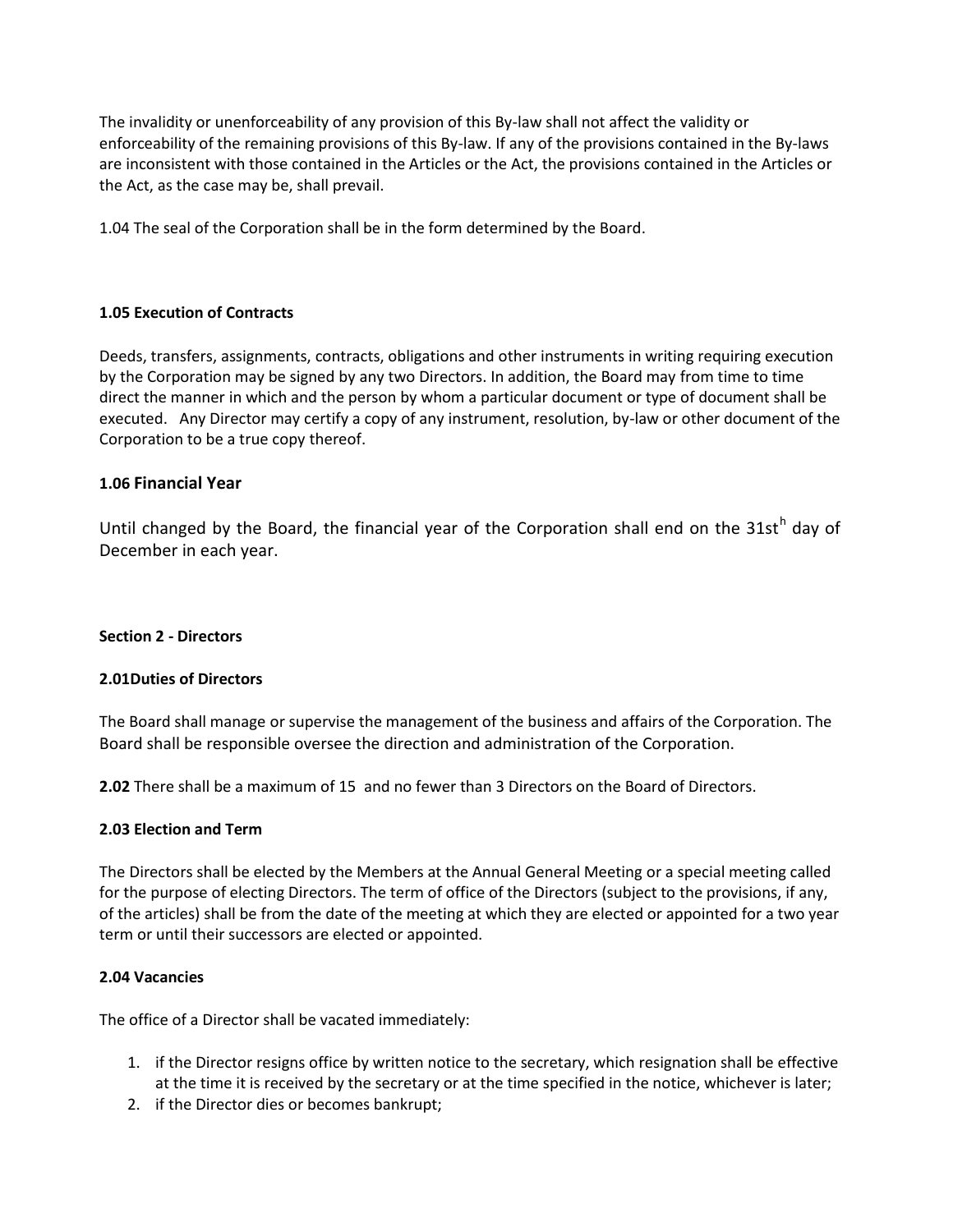- 3. if the Director is found to be incapable of managing property by a court or under Ontario law; or
- 4. if, at a meeting of the Members, a resolution is passed by at least a majority of the votes cast by the Members removing the Director before the expiration of the Director's term of office.

## **2.05 Filling Vacancies**

A vacancy on the Board shall be filled as follows:

- 1. a quorum of Directors may fill a vacancy among the Directors;
- 2. if there is not a quorum of Directors or there has been a failure to elect the minimum number of Directors set out in the articles, the Directors in office shall, without delay, call a special meeting of Members to fill the vacancy and, if they fail to call such a meeting, the meeting may be called by any Member;
- 3. if the vacancy occurs as a result of the Members removing a Director, the Members may fill the vacancy by a majority vote and any Director elected to fill the vacancy shall hold office for the remainder of the removed Director's term; and
- 4. the Board may fill any other vacancy by a majority vote, and the appointee shall hold office for the remainder of the unexpired portion of the term of the vacating Director. After that, the appointee shall be eligible to be elected as a Director.

# **2.06 Committees**

Committees may be established by the Board as follows:

- 1. The Board may appoint from their number a managing Director or a committee of Directors and may delegate to the managing Director or committee any of the powers of the Directors excepting those powers set out in the Act that are not permitted to be delegated; and
- 2. Subject to the limitations on delegation set out in the Act, the Board may establish any committee it determines necessary for the execution of the Board's responsibilities. The Board shall determine the composition and terms of reference for any such committee. The Board may dissolve any committee by resolution at any time.

## **2.07 Remuneration of Directors**

The Directors shall serve as such without remuneration and no Director shall directly or indirectly receive any profit from occupying the position of Director; provided that:

- 1. Directors may be reimbursed for reasonable expenses they incur in the performance of their Directors' duties;
- **2.** Directors may be paid remuneration and reimbursed for expenses incurred in connection with services they provide to the Corporation in their capacity other than as Directors, provided that the amount of any such remuneration or reimbursement is: (i) considered reasonable by the Board; (ii) approved by the Board for payment by resolution passed before such payment is made; and (iii) in compliance with the conflict of interest provisions of the Act; and
- **3.** Notwithstanding the foregoing, no Director shall be entitled to any remuneration for services as a Director or in other capacity if the Corporation is a charitable corporation, unless the provisions of the Act and the law applicable to charitable corporations are complied with.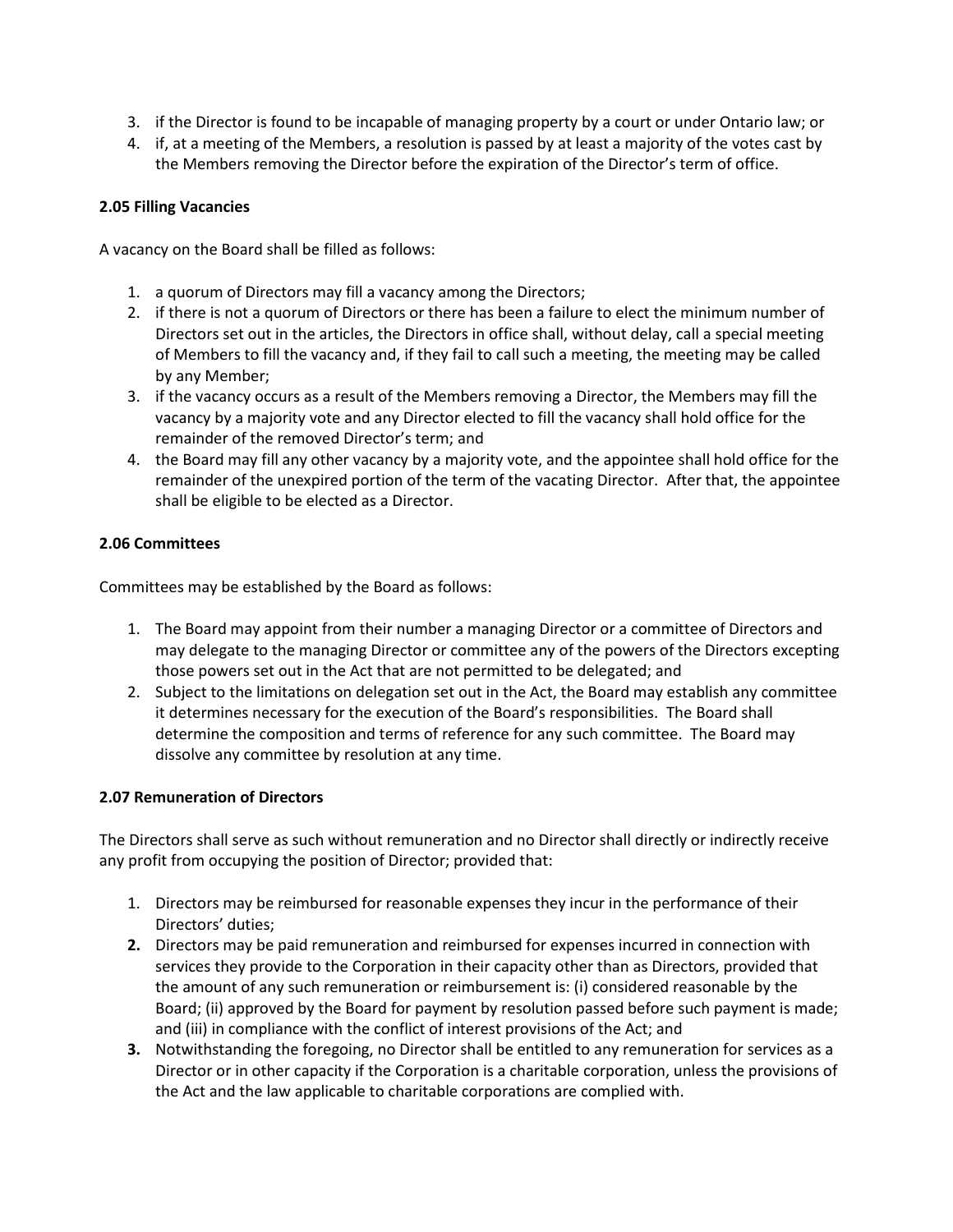## **2.08 Restriction on Directors**

Not more than one-third of the directors of the Corporation may be employees of the Corporation or of any of its affiliates.

### **Section 3 - Board Meetings**

### **3.01 Calling of Meetings**

Meetings of the Directors may be called by the Chair, president or any two Directors at any time and any place on notice as required by this by-law, provided that, for the first organizational meeting following incorporation, an incorporator or a Director may call the first meeting of the Directors by giving not less than five (5) days' notice to each Director, stating the time and place of the meeting.

#### **3.02 Regular Meetings**

The Board may fix the place and time of regular Board meetings and send a copy of the resolution fixing the place and time of such meetings to each Director, and no other notice shall be required for any such meetings. The Board will meet a minimum of six (6) times per year to review and discuss the direction and administration of the Corporation.

#### **3.03 Notice**

Notice of the time and place for the holding of a meeting of the Board shall be given in the manner provided in Section 10 of this by-law to every Director of the Corporation not less than seven days before the date that the meeting is to be held. Notice of a meeting is not necessary if all of the Directors are present, and none objects to the holding of the meeting, or if those absent have waived notice or have otherwise signified their consent to the holding of such meeting. If a quorum of Directors is present, each newly elected or appointed Board may, without notice, hold its first meeting immediately following the annual meeting of the Corporation.

## **3.04 Chair**

The Chair shall preside at Board meetings or the Chair may, in advance of the meeting, request that a Director preside over a specific meeting . In the absence of the Chair or the Chair's designation, the Directors present shall choose one of their members to act as the Chair.

## **3.05 Voting**

Each Director has one vote. Questions arising at any Board meeting shall be decided by a majority of votes. In case of an equality of votes, the Chair shall not have a second or casting vote.

## **3.06 Participation by Telephone or Other Communications Facilities**

If all of the Directors of the Corporation consent, a Director may participate in a meeting of the Board or of a committee of Directors by telephonic or electronic means that permits all participants to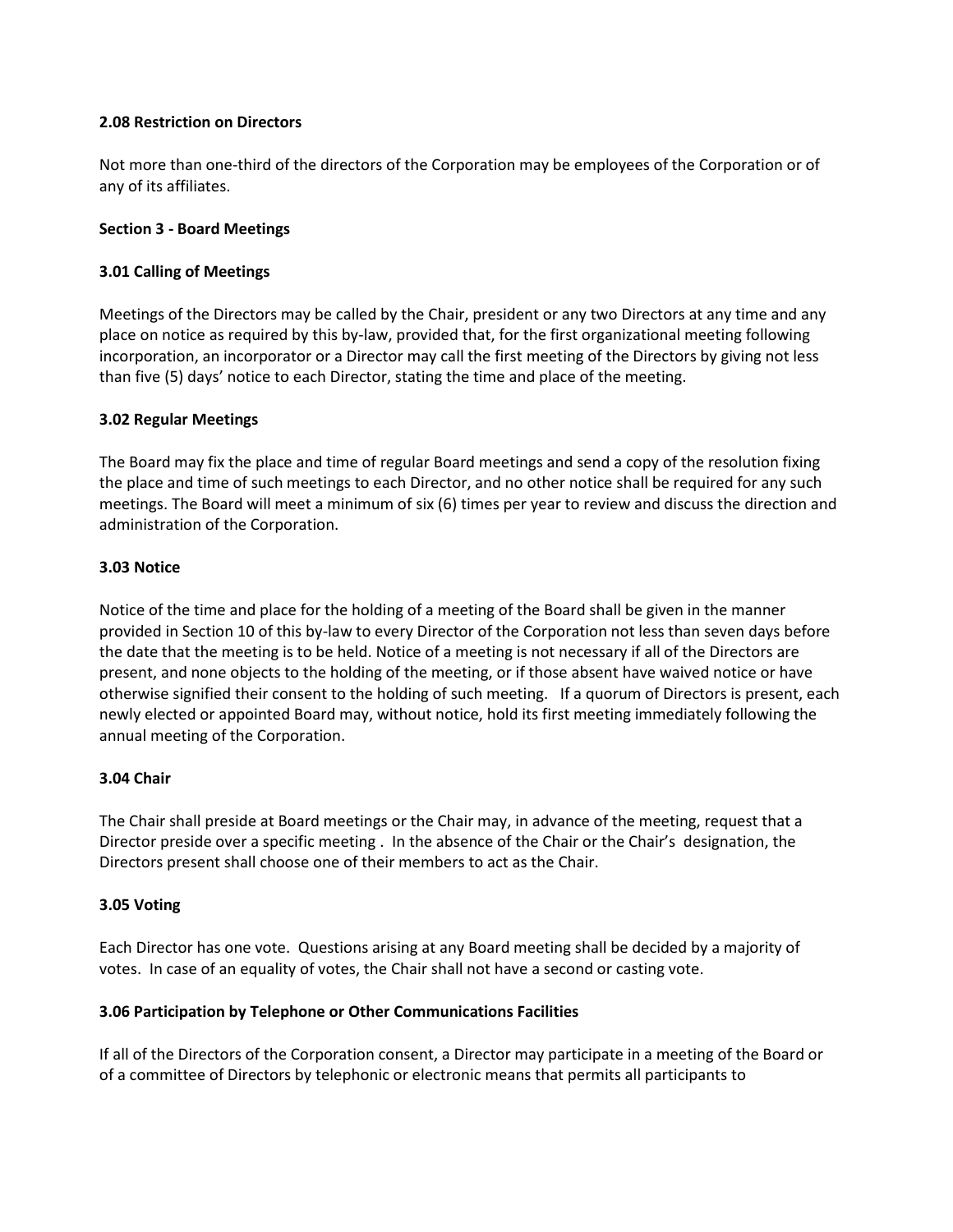communicate adequately with each other during the meeting. A Director participating by such means is deemed to be present at that meeting.

## **3.07 Quorum**

A majority of the number of directors in office from time to time or, in the event that there are less than four directors, two directors, shall constitute a quorum for the transaction of business at any meeting of the Board. Notwithstanding vacancies, a quorum of directors may exercise all of the powers of the board.

#### **Section 4 - Financial**

#### **4.01 Banking**

The Board shall by resolution from time to time designate the bank in which the money, bonds or other securities of the Corporation shall be placed for safekeeping.

#### **4.02 Financial Year**

The financial year of the Corporation ends on December 31 in each year or on such other date as the Board may from time to time by resolution determine.

### **Section 5 - Officers**

## **5.01 Officers**

The Board shall appoint from among the Directors a Chair and may appoint any other person to be Treasurer and/or Secretary at its first meeting following the annual meeting of the Corporation. The Board may appoint such other Officers and agents as it deems necessary, and who shall have such authority and shall perform such duties as the Board may prescribe from time to time.

#### **5.02 Office Held at Board's Discretion**

Any Officer shall cease to hold office upon resolution of the Board.

#### **5.03 Duties**

Officers shall be responsible for the duties assigned to them and they may delegate to others the performance of any or all of such duties.

#### **5.04 Duties of the Chair**

The Chair shall perform the duties described in sections 3.04 and 9.05 and such other duties as may be required by law or as the Board may determine from time to time.

### **5.05 Duties of the Immediate Past Chair**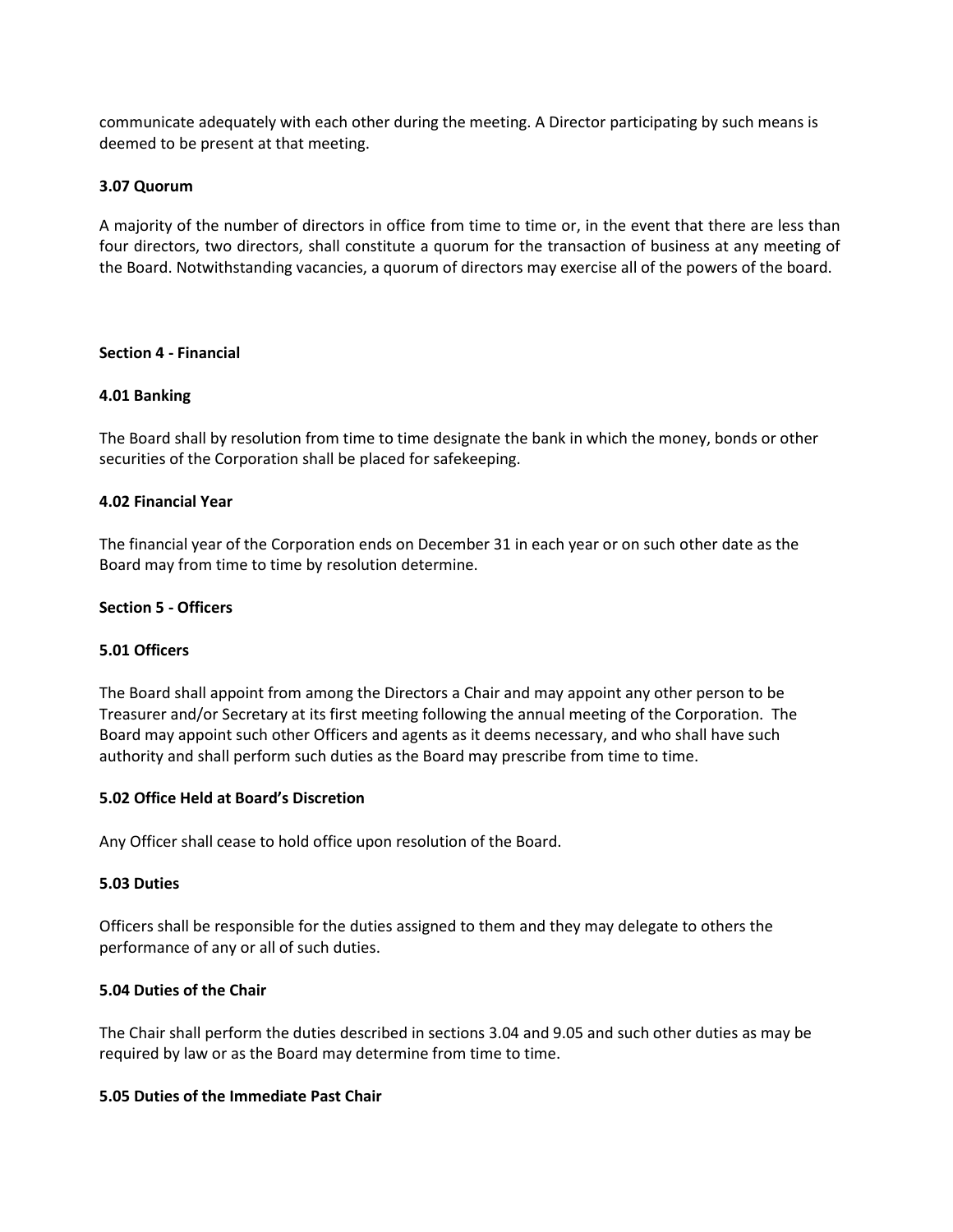The Immediate Past Chair may serve a one (1) year term as a mentor and advisor to the Chair and shall have the duties and powers that the Board may determine from time to time.

### **5.06 Duties of the Treasurer**

The Treasurer shall perform the duties as may be required by law or as the Board may determine from time to time.

### **5.07 Duties of the Secretary**

The secretary shall perform the duties may be required by law or as the Board may determine from time to time.

## **Section 6 - Protection of Directors and Others**

## **6.01 Protection of Directors and Officers**

No Director, Officer or committee member of the Corporation is be liable for the acts, neglects or defaults of any other Director, Officer, committee member or employee of the Corporation or for joining in any receipt or for any loss, damage or expense happening to the Corporation through the insufficiency or deficiency of title to any property acquired by resolution of the Board or for or on behalf of the Corporation or for the insufficiency or deficiency of any security in or upon which any of the money of or belonging to the Corporation shall be placed out or invested or for any loss or damage arising from the bankruptcy, insolvency or tortious act of any person, firm or Corporation with whom or which any moneys, securities or effects shall be lodged or deposited or for any other loss, damage or misfortune whatever which may happen in the execution of the duties of his or her respective office or trust provided that they have:

- 1. complied with the Act and the Corporation's articles and By-laws; and
- 2. exercised their powers and discharged their duties in accordance with the Act.

## **Section 7 - Conflict of Interest**

## **7.01 Conflict of Interest**

A Director who is in any way directly or indirectly interested in a contract or transaction, or proposed contract or transaction, with the Corporation shall make the disclosure required by the Act. Except as provided by the Act, no such Director shall attend any part of a meeting of Directors or vote on any resolution to approve any such contract or transaction.

## **7.02 Charitable Corporations**.

No Director shall, directly or through an associate, receive a financial benefit, through a contract or otherwise, from the Corporation if it is a charitable corporation unless the provisions of the Act and the law applicable to charitable corporations are complied with.

#### **Section 8 - Members**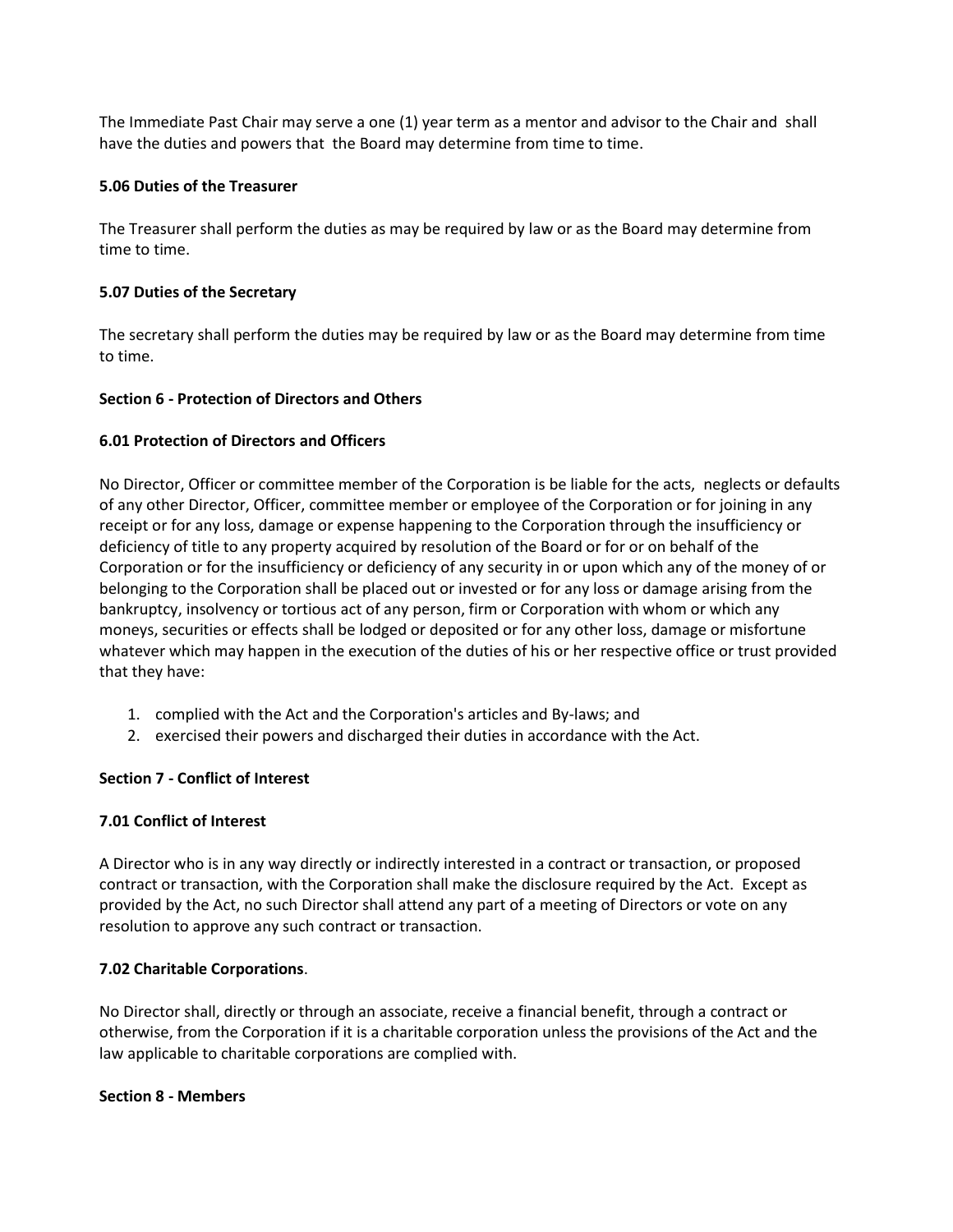### **8.01 Members**

The members shall consist of:

- i) the then sponsoring affinity groups ("Sponsoring Affinity Group Member");
- ii) the persons sitting on the Board ("Director Member"); and
- iii) any person who:
	- a. is interested in furthering the purposes of the Corporation;
	- b. resides or performs paid or volunteer work within the geographic boundaries in which the Corporation provides services;
	- c. is at least eighteen (18) years of age; and
	- d. applies for membership in the Corporation and is approved by the Board ("Individual Member").

## **8.02 Membership**

An Individual membership will be valid for the calendar year in which the person applied to be a member A membership in the Corporation is not transferable and automatically terminates: i) on December 31 of the applicable year,, ii) if the Member resigns, or iii) such membership is otherwise terminated in accordance with the Act.

Members are entitled to receive notice of, attend and vote at all Members Meeting. Each Member shall be entitled to one (1) vote at a meeting of Members.

## **8.03 Disciplinary Act or Termination of Membership for Cause**

- 1. Upon 15 days' written notice to a Member, the Board may pass a resolution authorizing disciplinary action or the termination of membership for violating any provision of the articles or By-laws.
- 2. The notice shall set out the reasons for the disciplinary action or termination of membership. The Member receiving the notice shall be entitled to give the Board a written submission opposing the disciplinary action or termination not less than 5 days before the end of the 15-day period. The Board shall consider the written submission of the Member before making a final decision regarding disciplinary action or termination of membership.

## **Section 9 - Members' Meetings**

## **9.01 Annual Meeting**

The annual meeting shall be held on a day and at a place within Ontario fixed by the Board. Any Member, upon request, shall be provided, not less than 21 days before the annual meeting, with a copy of the approved financial statements, auditor's report or review engagement report and other financial information required by the By-laws or articles.

The business transacted at the annual meeting shall include:

1. receipt of the agenda;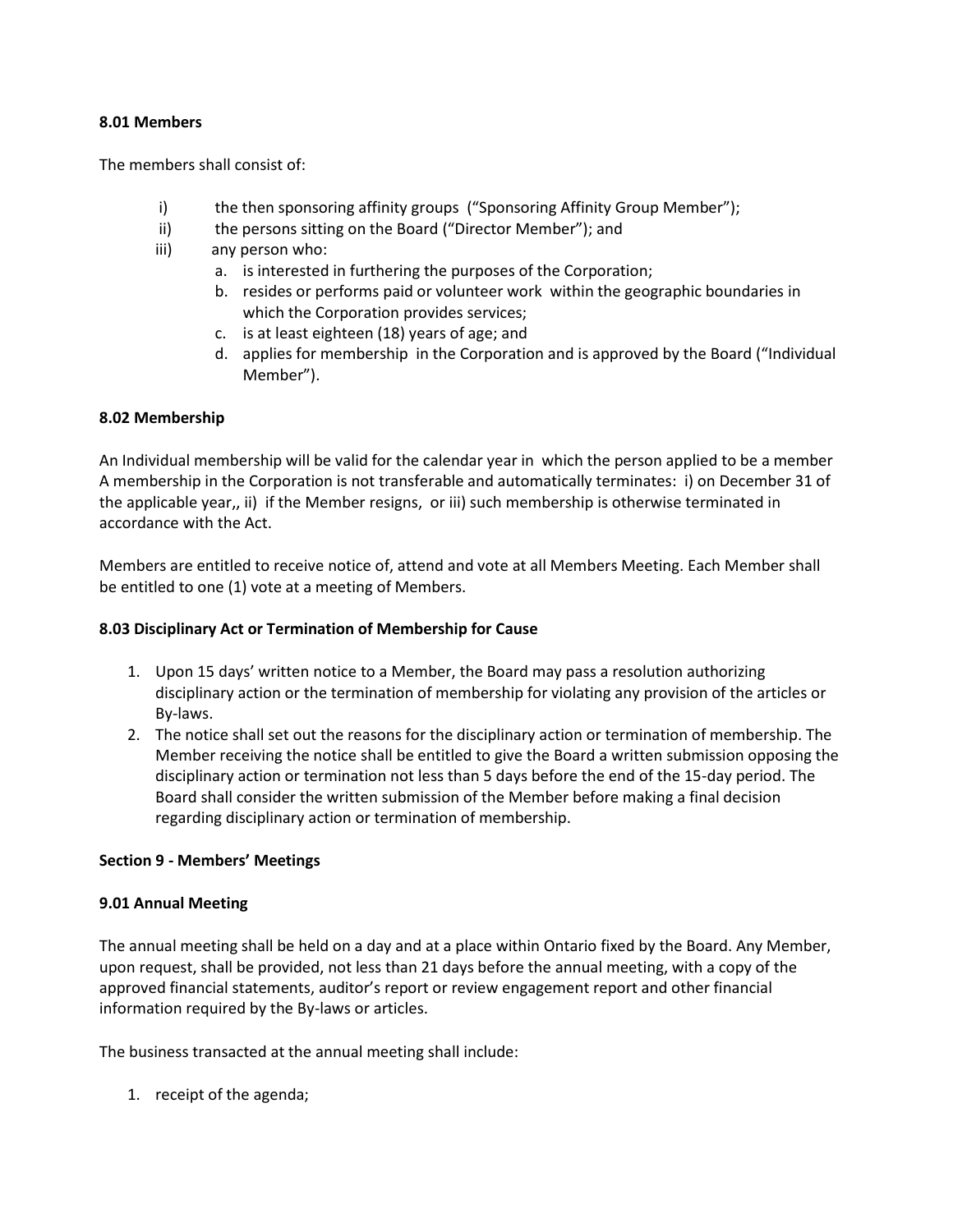- 2. receipt of the minutes of the previous annual and subsequent special meetings;
- 3. report from Chair;
- 4. report from Manager
- 5. consideration of the financial statements;
- 6. report of the auditor or person who has been appointed to conduct a review engagement;
- 7. reappointment or new appointment of the auditor or a person to conduct a review engagement for the coming year by Members;
- 8. election of Directors; and
- 9. such other or special business as may be set out in the notice of meeting.

No other item of business shall be included on the agenda for annual meeting unless a Member's proposal has been given to the secretary prior to the giving of notice of the annual meeting in accordance with the Act, so that such item of new business can be included in the notice of annual meeting.

Annual Members Meeting is open to the public with voting restricted to Members.

## **9.02 Special Meetings**

The Directors may call a special meeting of the Members. The Board shall convene a special meeting on written requisition of not less than one-tenth of the Members for any purpose connected with the affairs of the Corporation that does not fall within the exceptions listed in the Act or is otherwise inconsistent with the Act, within 21 days from the date of the deposit of the requisition.

## **9.03 Notice**

Subject to the Act, not less than 10 and not more than 50 days written notice of any annual or special Members' meeting shall be given in the manner specified in the Act to each Member and to the auditor or person appointed to conduct a review engagement. Notice of any meeting where special business will be transacted must contain sufficient information to permit the Members to form a reasoned judgment on the decision to be taken. Notice of each meeting must remind the Member of the right to vote by proxy.

## **9.04 Quorum**

A quorum for the transaction of business at a Members' meeting is ten percent (10%) of the Members entitled to vote at the meeting, whether present in person or by proxy. If a quorum is present at the opening of a meeting of the Members, the Members present may proceed with the business of the meeting, even if a quorum is not present throughout the meeting.

## **9.05 Chair of the Meeting**

The Chair shall be the chair of the Members' meeting; in the Chair's absence, the Members present at any Members' meeting shall choose another Director as chair and if no Director is present or if all of the Directors present decline to act as chair, the Members present shall choose one of their number to chair the meeting.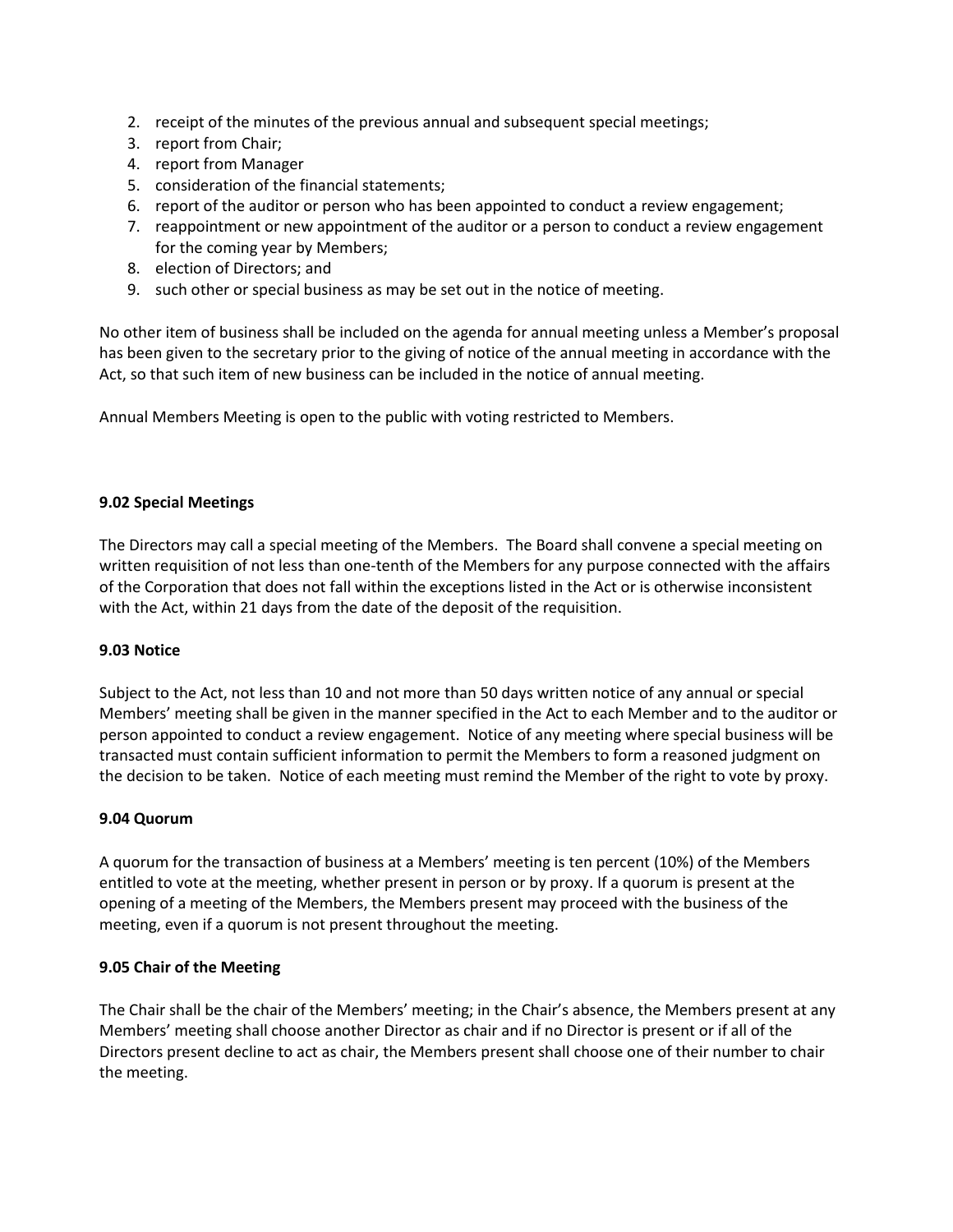## **9.06 Voting of Members**

The voting body is composed of the Director Members, Individual Members and one representative from each of the Sponsoring Affinity Group Members. Each Sponsoring Affinity Group will provide the name of its representative, to the Chair, at least twenty-four (24) hours in advance of any Member's meeting.

Business arising at any Members' meeting shall be decided by a majority of votes unless otherwise required by the Act or the By-law provided that:

- 1. each Member shall be entitled to one vote at any meeting;
- 2. votes shall be taken by a show of hands among all Members present and the chair of the meeting, if a Member, shall have a vote;
- 3. an abstention shall not be considered a vote cast;
- 4. before or after a show of hands has been taken on any question, the chair of the meeting may require, or any Member may demand, a written ballot. A written ballot so required or demanded shall be taken in such manner as the chair of the meeting shall direct;
- 5. if there is a tie vote, the chair of the meeting shall require a written ballot, and shall not have a second or casting vote. If there is a tie vote upon written ballot, the motion is lost; and
- 6. whenever a vote by show of hands is taken on a question, unless a written ballot is required or demanded, a declaration by the chair of the meeting that a resolution has been carried or lost and an entry to that effect in the minutes shall be conclusive evidence of the fact without proof of the number or proportion of votes recorded in favour of or against the motion.

#### **9.07 Adjournments**

The Chair may, with the majority consent of any Members' meeting, adjourn the same from time to time and no notice of such adjournment need be given to the Members, unless the meeting is adjourned by one or more adjournments for an aggregate of 30 days of more. Any business may be brought before or dealt with at any adjourned meeting which might have been brought before or dealt with at the original meeting in accordance with the notice calling the same.

## **9.08 Persons Entitled to be Present**

The only persons entitled to attend a Members' meeting are the Members, the Directors, the auditors of the Corporation (or the person who has been appointed to conduct a review engagement, if any) and others who are entitled or required under any provision of the Act or the articles to be present at the meeting. Any other person may be admitted only if invited by the Chair of the meeting or with the majority consent of the Members present at the meeting.

#### **Section 10 - Notices**

## **10.01 Service**

Any notice required to be sent to any Member or Director or to the auditor or person who has been appointed to conduct a review engagement shall be provided by telephone, delivered personally, or sent by prepaid mail, facsimile, email or other electronic means to any such Member or Director at their latest address as shown in the records of the Corporation and to the auditor or the person who has been